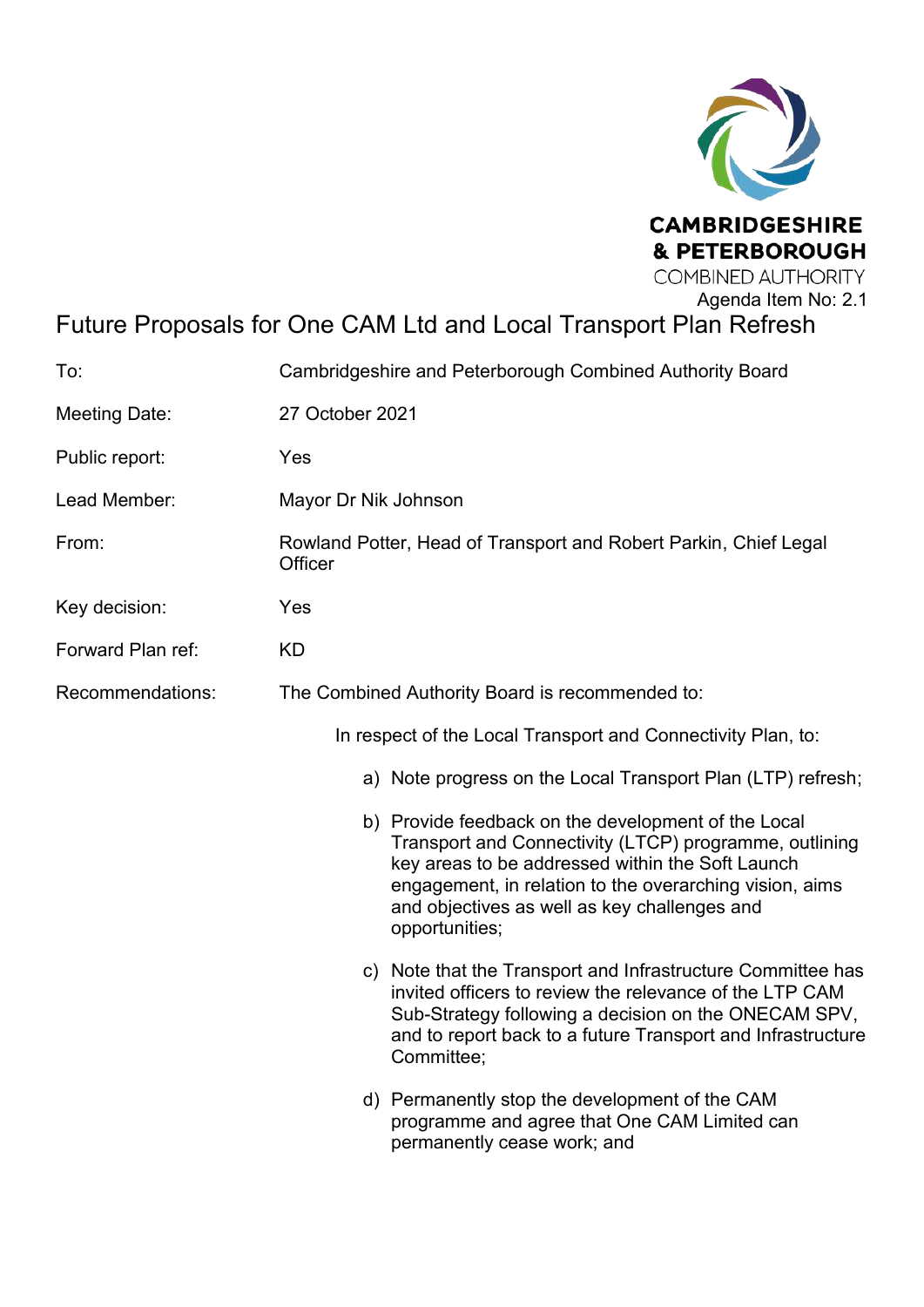| e) Agree to a programme of initial public engagement for<br>four weeks in November 2021, followed by a six-week<br>consultation in January 2022 of the framework document,<br>with the Final Plan delivered to Board March 2022<br>meeting.                                           |
|---------------------------------------------------------------------------------------------------------------------------------------------------------------------------------------------------------------------------------------------------------------------------------------|
| In respect of One CAM LTD, to::                                                                                                                                                                                                                                                       |
| a) Agree that the company be placed into dormancy;                                                                                                                                                                                                                                    |
| b) Approve that the costs associated with the closure of One<br>CAM Limited (as set out in this report) be met;                                                                                                                                                                       |
| c) Agree the remaining shareholders' funds repaid by One<br>CAM Limited be returned to the Recycled Growth Fund<br>as partial reimbursement for the Business Board's £995k<br>investment in the project; and                                                                          |
| d) Agree to transfer funds from the Combined Authority's<br>Capital Single Pot to the Recycled Growth Funds to<br>reimburse any shortfall between the £995k invested by<br>the Business Board and the shareholder's funds received<br>by the Combined Authority from One CAM Limited. |

Voting arrangements: A simple majority of all Members present and voting.

## 1. Purpose

- 1.1 This paper is set out in three parts:
	- 1. Outlining the decisions Leaders will be required to make
	- 2. Setting out the new LTCP and seeking permission to 'soft launch'
	- 3. Setting out the options for One CAM Limited

## Part 1: What is the Proposal

- 1.2 The future of local transport planning for the Cambridgeshire and Peterborough area has and continues to undergo rapid change. Since the publication of the LTP in early 2020 there have been a number of significant changes that have directly and indirectly impacted on the current transport network and the appropriateness of the overarching strategy.
- 1.3 These changes include:
	- New CO2 and EV targets published by government, contained within:
		- a) Decarbonisation of Transport Plan (DTP)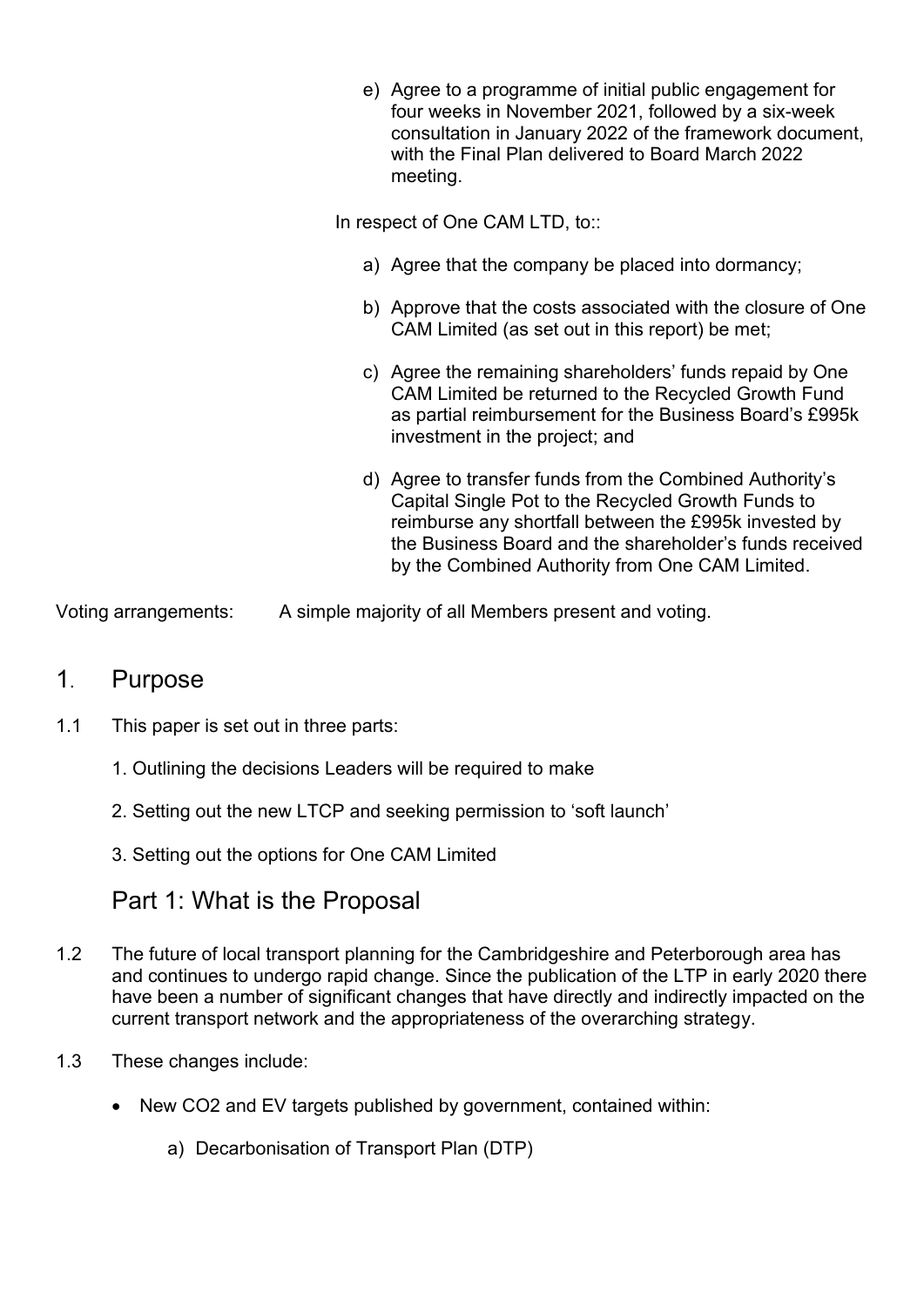- b) The Ten Point Plan for a Green Industrial Revolution document
- New national walking and cycling policy published by government entitled 'Gear Change':
- Climate Change Commission recommendations (February 2021);
- Developments within the OxCam Arc, including England's Economic Heartland Transport Strategy and the changes to the spatial strategy framework;
- The effects of Covid-19, and the need to avoid a predominantly car-based recovery during the establishment of the "new normal";
- Changes to ways of working and increased connectivity through use of technology;
- The Comprehensive Spending Review; and
- Data, underpinning the current LTP, more than two years out of date, both in relation to transport and non-transport related challenges and opportunities.
- 1.4 Significant progress has been made in relation to strategic schemes, including A428, East-West Rail, Peterborough Station quarter, the Greater Cambridge Local Plan and the Greater Cambridge Partnership (City Access proposals). The acceleration of these schemes and initiatives together with the changes in Government (local and national) policy has increased the need for a refreshed LTCP.
- 1.5 In May 2021 the Mayor was elected under a clear commitment to no longer support the CAM. The Mayor asked the One CAM team to put a hold on the CAM programme pending a review of the programme.
- 1.6 The decision of the Mayor to no longer support the CAM programme and the changes referred to above have prompted a review of the LTP and the CAM programme. Following a period of review in June 2021 by the One CAM team to consider any knowledge transfer from the CAM programme to the LTP team, this report makes recommendations to cease that CAM programme permanently in favour of the proposals in the new LTCP.
- 1.7 The LTCP CAM Sub Strategy would in itself become redundant as a document as there would be no CAM proposal related if a decision is taken to place the ONECAM into dormancy, and as such would cease in its relevance.

## Part 2: The Local Transport & Connectivity Plan

- 2.1 The Local Transport and Connectivity Plan (LTCP) will describe how transport and digital interventions can be used to address current and future challenges and opportunities for the region. It will set out the revised policies and strategies needed to secure growth and ensure that planned developments can take place in the county in a sustainable way.
- 2.2 The purpose of a Local Transport Plan is to:
	- Outline the current baseline with regard to transport, accessibility and pollution;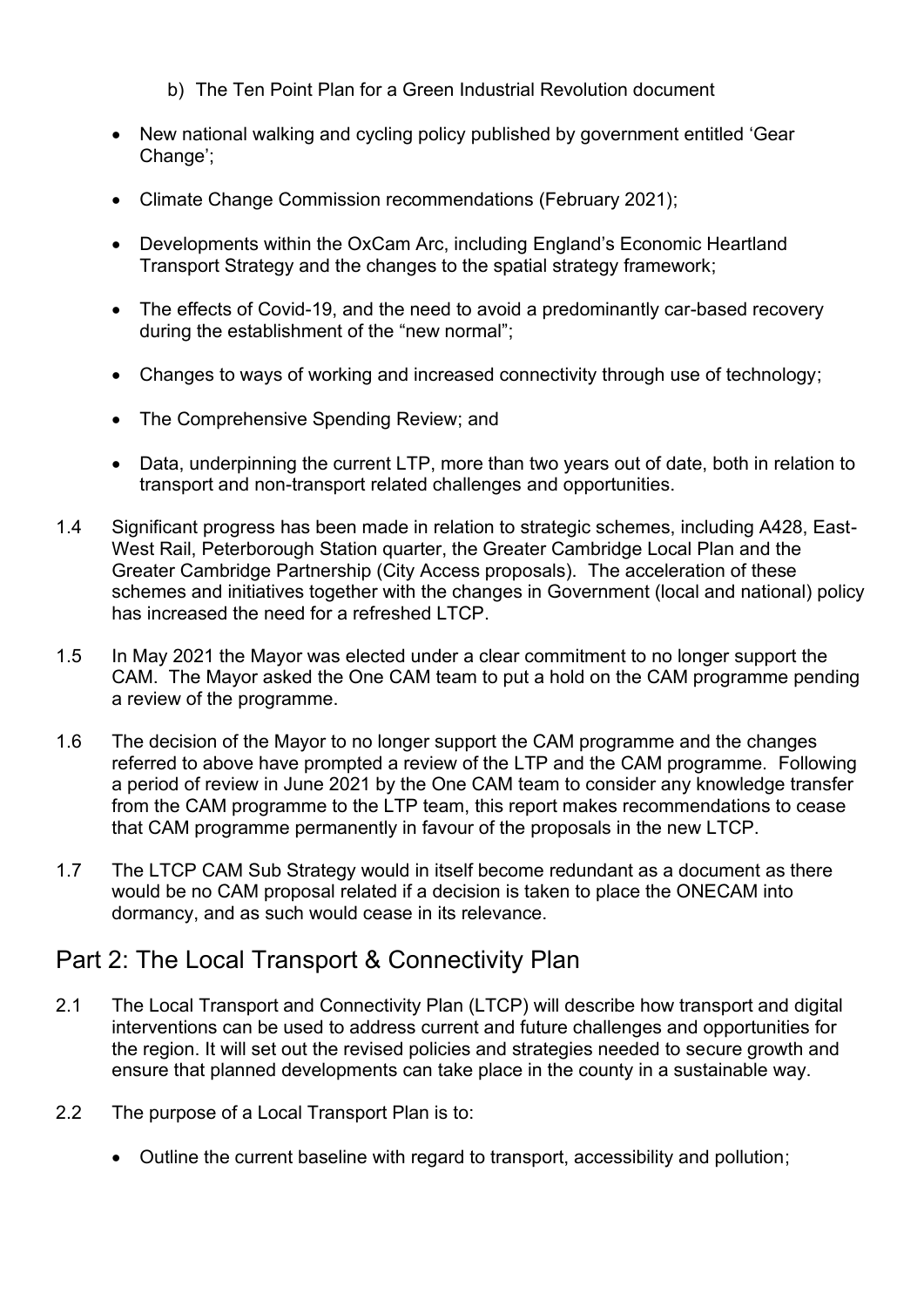- Set out challenging, but achievable, objectives;
- Set out the timeline for achieving these objectives; and
- Outline 'bids' for funding from the DfT.
- 2.3 As outlined in the LTP, "*Cambridgeshire and Peterborough are likely to change significantly over the lifetime of the plan, in ways that we cannot currently predict. As a consequence, the transport strategy needs to be sufficiently flexible to influence and support transport initiatives as they are brought forward*".
- 2.4 The reasons for a revised LTCP have been discussed at Transport and Infrastructure Committee and Board. It is expected that a framework document will be presented to Board on 30<sup>th</sup> March 2022 for approval subject to a number of independent assessments, including a Strategic Environmental Assessment (SEA) a Health Inequalities Assessment (HIA), an Equalities Impact Assessment (EqIA) and a Community Impact Assessment (CIA).

#### **Strategy Alignment**

2.5 The refresh of the LTCP will ensure alignment with other existing and emerging strategies thereby minimising any potential need for a further refresh in the short-medium term. For example, the LTCP will take into account the recommendations of Cambridgeshire and Peterborough Independent Commission on Climate Change. In addition, the evidential baseline will be updated, and potential scenarios explored to ensure that due consideration is given to the various ways in which society may emerge from the COVID-19 pandemic. It is important the Combined Authority and partners co-operate and to ensure a consistent evidence base to allow for the further development of the strategy to address key challenges and maximise the opportunities within the region.

#### Timescales: LTCP Refresh

*Table 1: Local Transport and Connectivity Plan Programme* 

### **Dates Contract Contract Contract Contract Contract Contract Contract Contract Contract Contract Contract Contract Contract Contract Contract Contract Contract Contract Contract Contract Contract Contract Contract Contract**

June-Dec 2021 T&I Committee: 8 September 2021

Sep-Oct 2021

1 Nov – 28 Nov 2021 Dec  $2021 -$  Jan  $2022$ 

T&I Committee: 12 January 2022  $Jan - Feb. 2022$ 

T&I Committee: 14 March 2022

| Workstream development                     |
|--------------------------------------------|
| Update on current LTCP progress and        |
| upcoming public consultation               |
| Public engagement, preparation and         |
| development                                |
| 4 week public engagement                   |
| Review of engagement responses and         |
| analysis work                              |
| Update following engagement                |
| 6 week consultation dates TBC. Suggested   |
| revisions to the LTCP document following   |
| feedback from the T&I Committee;           |
| finalisation of SEA and CIA; and design of |
| document                                   |
| Update on final version of the LTCP for    |
| sign-off                                   |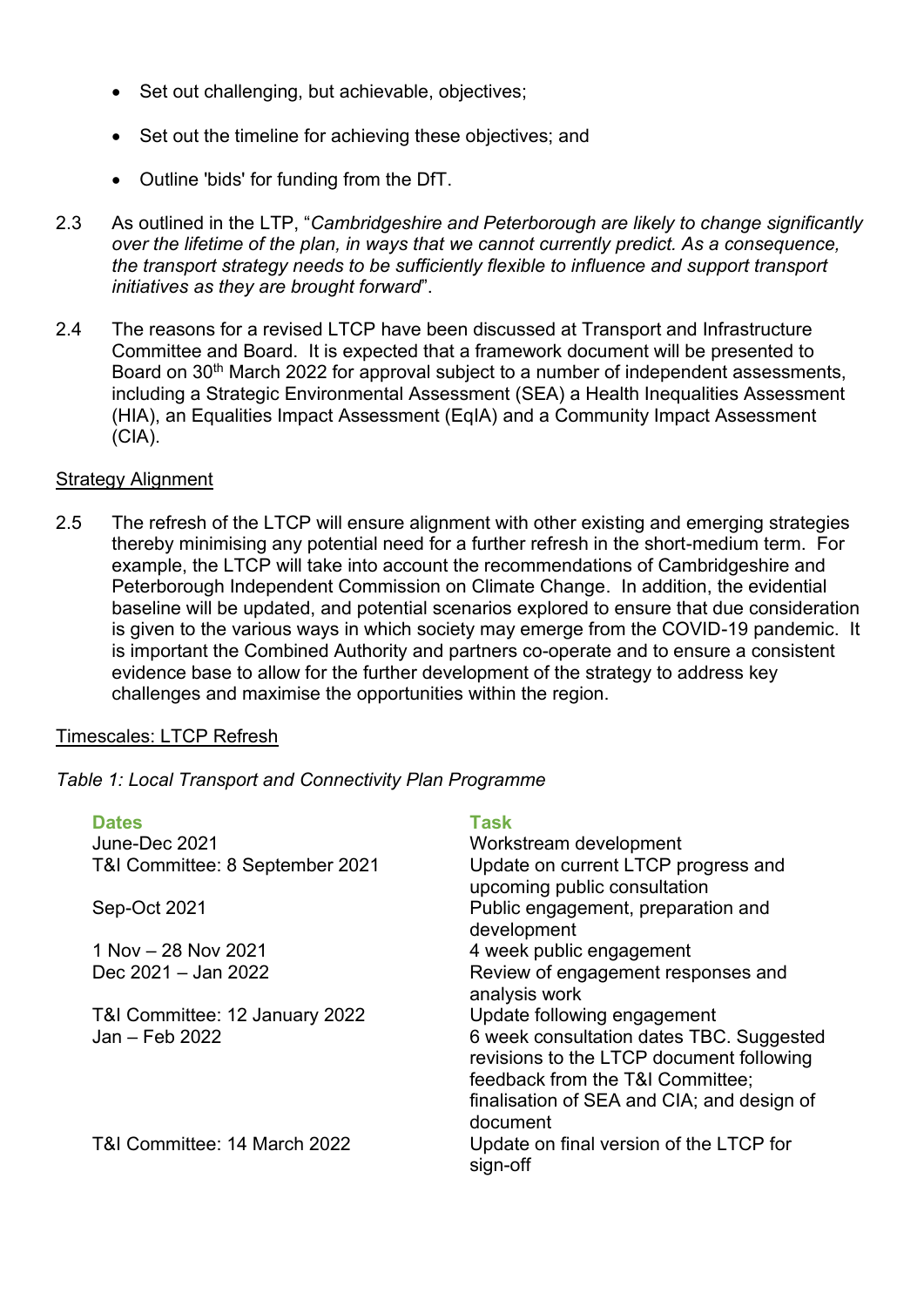Combined Authority Board: 30 March 2022 Sign-off of the LTCP for publication

- 2.6 Whilst the initial public engagement (Soft Launch) is taking place, the main LTCP framework document will continue to be developed. During this time, engagement with officers, Leaders and Members from constituent Councils will continue. Specific member engagement with constituent Councils started in the week commencing 11<sup>th</sup> October, where the events were tailored to meet the needs and requirements of partners. These meetings are the start of a series of engagement activities with Members from constituent Councils throughout the development of the LTCP. In addition, Leaders will continue to have monthly updates, whilst TIC and Board members will have updates through the governance process.
- 2.7 The initial public engagement (Soft Launch) on the LTCP refresh will take place between  $1<sup>st</sup>$ November and 28<sup>th</sup> November through a digital, online platform. In addition, there will be a number of engagement opportunities with stakeholders, Members of Parliament, Members and officers during the continued development of the LTCP.
- 2.8 The basis of the Soft Launch public engagement is to gain feedback on the amendment to the vision and changes to the overarching themes. In addition, this engagement will ask for feedback on the key challenges and opportunities across the region (in a localised manner).
- 2.9 Following the completion of the Soft Launch public engagement on 28<sup>th</sup> November, the information gathering will be used to update the final draft framework documentation ahead of a further round of consultation. This six-week consultation will commence in January 2022 to enable the LTCP to be signed off by Board on  $30<sup>th</sup>$  March.

## Part 3: One CAM

- 3.1 Following the publication of the CPIER report and the adoption of the Growth Ambition Statement by the CPCA in 2018, the CAM Programme was accelerated to meet the requirements of an area experiencing rapid economic growth. The programme was designed to provide a new transport network for Cambridgeshire and Peterborough to connect jobs to homes.
- 3.2 Upon election in May 2021 the Mayor requested a review of the CAM programme. The Mayor has stated publicly that he does not support the CAM programme for a number of reasons stated in the next paragraph. It is not possible to deliver a project where the Mayor does not give his support and work was paused on One CAM pending a review of the programme and its replacement.
- 3.3 The CAM project cannot be supported by the Mayor as it does not meet the needs for the transport strategy in the CPCA area, in particular:
	- The projected cost of One CAM is very high and is anchored in a funding strategy not yet identified and partly reliant on housing growth not within current or anticipated local plans;
	- Funding opportunities have become more centralised with a move from devolving large amounts of discretionary funding to Combined Authorities towards national bidding for more immediately deliverable, localised funding projects;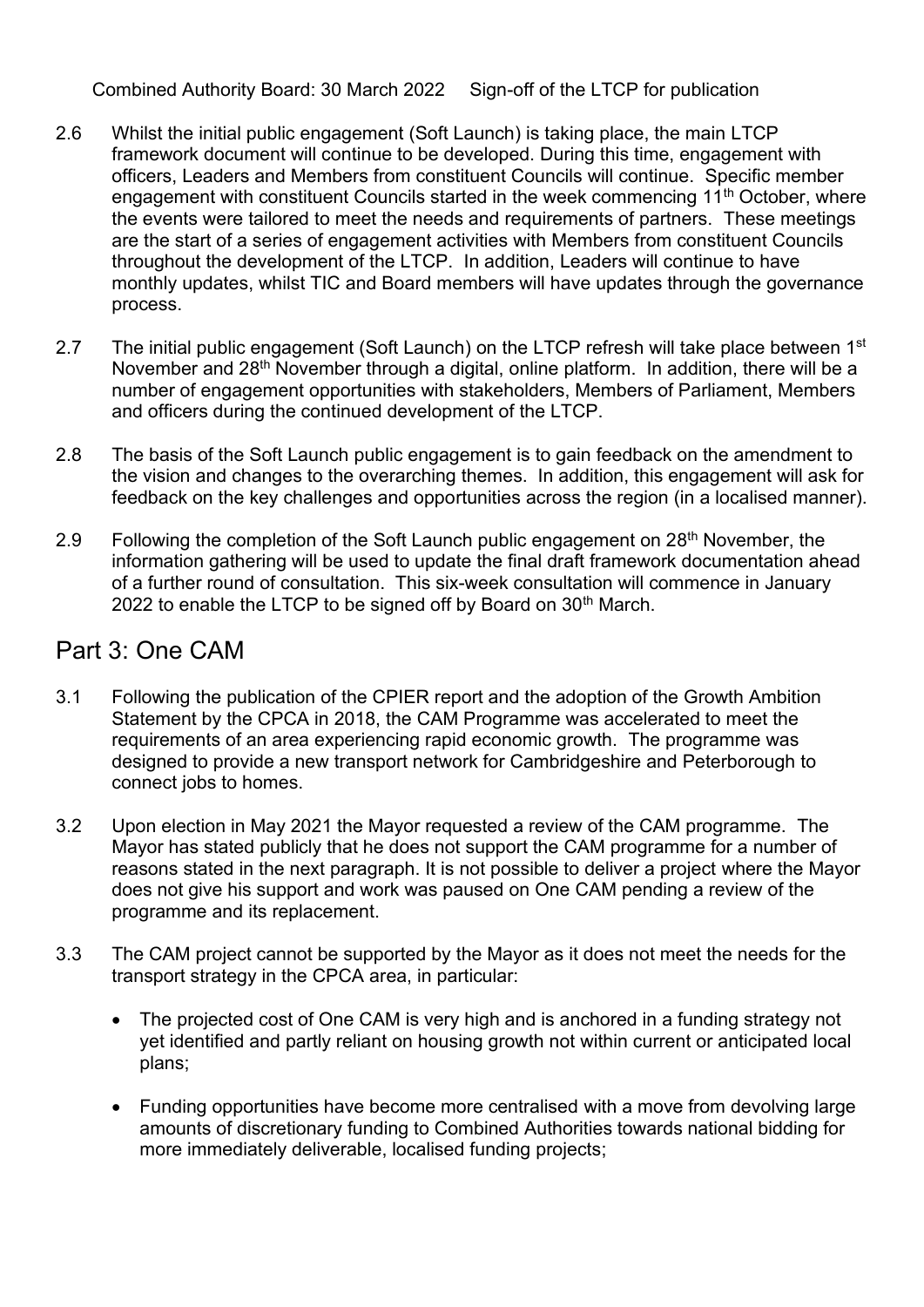- There is no Government financial support for the CAM programme and emerging policy is directed towards more immediate interventions in future travel planning, such as active travel and zero-carbon buses;
- The focus of the proposed investment is heavily skewed towards the Greater Cambridge geography, which already benefits from significant proposed investment from the City Deal; and
- The transport strategy should focus on areas of greater need such as Fenland and Peterborough which have a historic legacy of underinvestment and greater productivity and connectivity gaps.
- 3.4 The One CAM work to date has, nevertheless, demonstrated the potential for innovative Mass Rapid Transit and similar models to transform mobility in the area. This learning is important and remains applicable. Officers have been exploring more innovative approaches to transport delivery, some examples of which exist in the West Midlands, and these ideas will be reflected in the LTCP.
- 3.5 One CAM Limited (the Company) was established as a best-practice step for delivering the infrastructure of CAM's scale and scope. It offered the means to provide dedicated resource and the expertise at board level to build confidence among Government, investors and stakeholders. The Company was incorporated with Companies House on 16<sup>th</sup> September 2020.
- 3.6 The Combined Authority is the sole Shareholder of the Company which has a Non-Executive Chairman, whose appointment was approved by the CA Board at its meeting on 30<sup>th</sup> September 2020, and a Board of Directors. The Board had five Non-Executive Directors chosen for their experience in dealing with projects of national significance.
- 3.7 On 27<sup>th</sup> May 2021 the Mayor met with the Chair, the CPCA CEO and the interim CAM CEO and confirmed that he would not support the CAM programme. Following this, a One Cam Ltd Board Meeting was held on  $15<sup>th</sup>$  June 2021 and a range of actions taken to minimise expenditure. This was to prevent one CAM becoming insolvent and to allow for a review to be conducted of the CAM programme. These decisions are as follows:
	- Three of the non-executive directors voluntarily left One CAM Limited to minimise costs to the company;
	- It was agreed that work should be stood down on the programme (although the contracts at that time had not been transferred to One CAM Ltd and therefore the decision to pause the contracts was referred to the CEO of CPCA);
	- Recent offers of employment to executive roles were rescinded, again to minimise cost to the company and the CPCA as shareholder; and
	- The Chair and one non-executive director were advised to remain to meet the governance requirements of the company. A potential conflict of interests could potentially arise for the executive directors, appointed from within the Combined Authority, as approved at the CA Board meeting of 5<sup>th</sup> August 2020.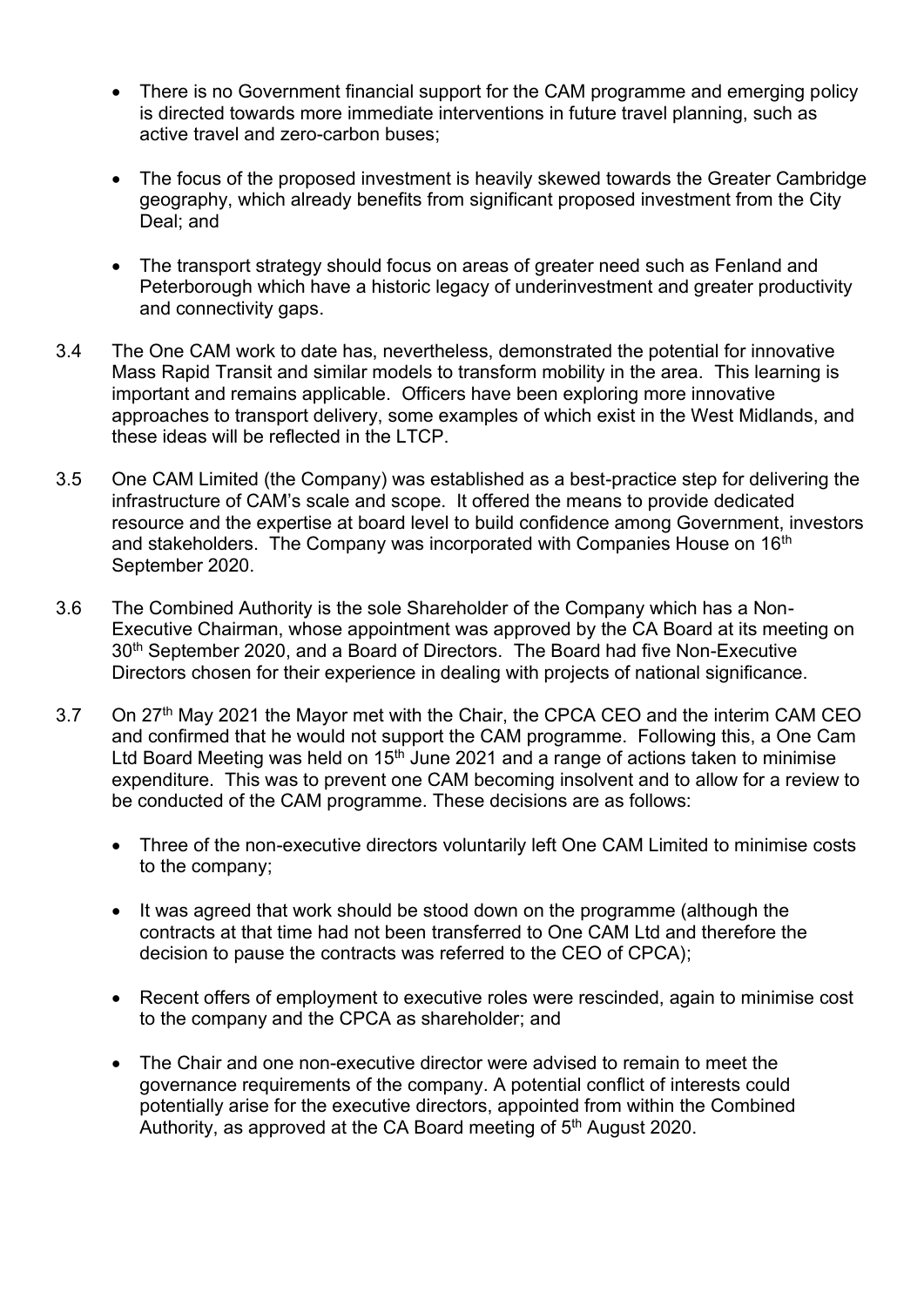- $3.8$  Since  $30<sup>th</sup>$  June the company has been operating with a minimal board and staffing from within the CPCA. This material reduction in activity was noted by the CA Board at its meeting on 28th July 2021. A decision is now required by the CPCA as shareholder and project sponsor on the future of the programme and company.
- 3.9 One CAM Ltd is no longer required to operate if it not delivering the CAM programme and the following options arise where the programme is ended: One CAM Limited: proposal to be placed in Dormancy.
- 3.10 The Shareholder Agreement provides that any process towards closure of the Company requires the approval of the Combined Authority Board, acting as shareholder.
- 3.11 In particular, Schedule 2 (Shareholder Consent Matters) of the Shareholder Agreement, provides that shareholder consent must be given for:

*"the commencement of any winding up or dissolution of any Subsidiary, or of the appointment of any liquidator or administrator in respect of any Subsidiary, save as expressly contemplated by this Agreement or as required by law;"* paragraph 2.1.9

- 3.12 The CA Board is asked to decide whether One CAM Limited should now permanently cease work. Where it is decided to permanently cease that work, as the company is solvent.
- 3.13 It is proposed that the company be placed into dormancy. Following a period of dormancy, the company may then be struck off the register of companies. Dormancy, followed by a strike-off of the company from the Companies House Register
- 3.14 It is open to the CPCA to maintain the company, in a dormant state. Dormancy requires that the company cease functioning (apart from actions taken in relation to wind down), and that it distributes its assets and equity. Following a period of three months, a filing may be made at Companies House for strike off.
- 3.15 A strike-off would ordinarily take no less than three months to be finalised. The likely costs in time and resource are expected to be c. £7,000 (net).
- 3.16 The work undertaken on the CAM Programme to date has considerable value, therefore, the One CAM Limited team and the CPCA transport team have worked to ensure transfer of knowledge and expertise from the CAM programme to the Combined Authority; and the CPCA is working with the GCP to support its work on route development within Cambridge. The Board is invited to agree that the refreshed Local Transport and Connectivity Plan should consider policies to deliver innovative transport solutions, using CAM learning, in support of:
	- Integrated transport solutions across the entire Cambridgeshire and Peterborough Combined Authority to include:
		- o Active Travel (cycling and walking);
		- o Expansion of the E-Bike trial across the region;
		- o Demand Responsive Transport rollout subject to positive trial outcome;
		- o Bus Rapid Transit/Mass Rapid Transit where geographically appropriate;
		- o Light Rail/Very Light Rail consideration where geographically appropriate;
		- o Increased investment in bus services following the Bus Service Improvement Plan; and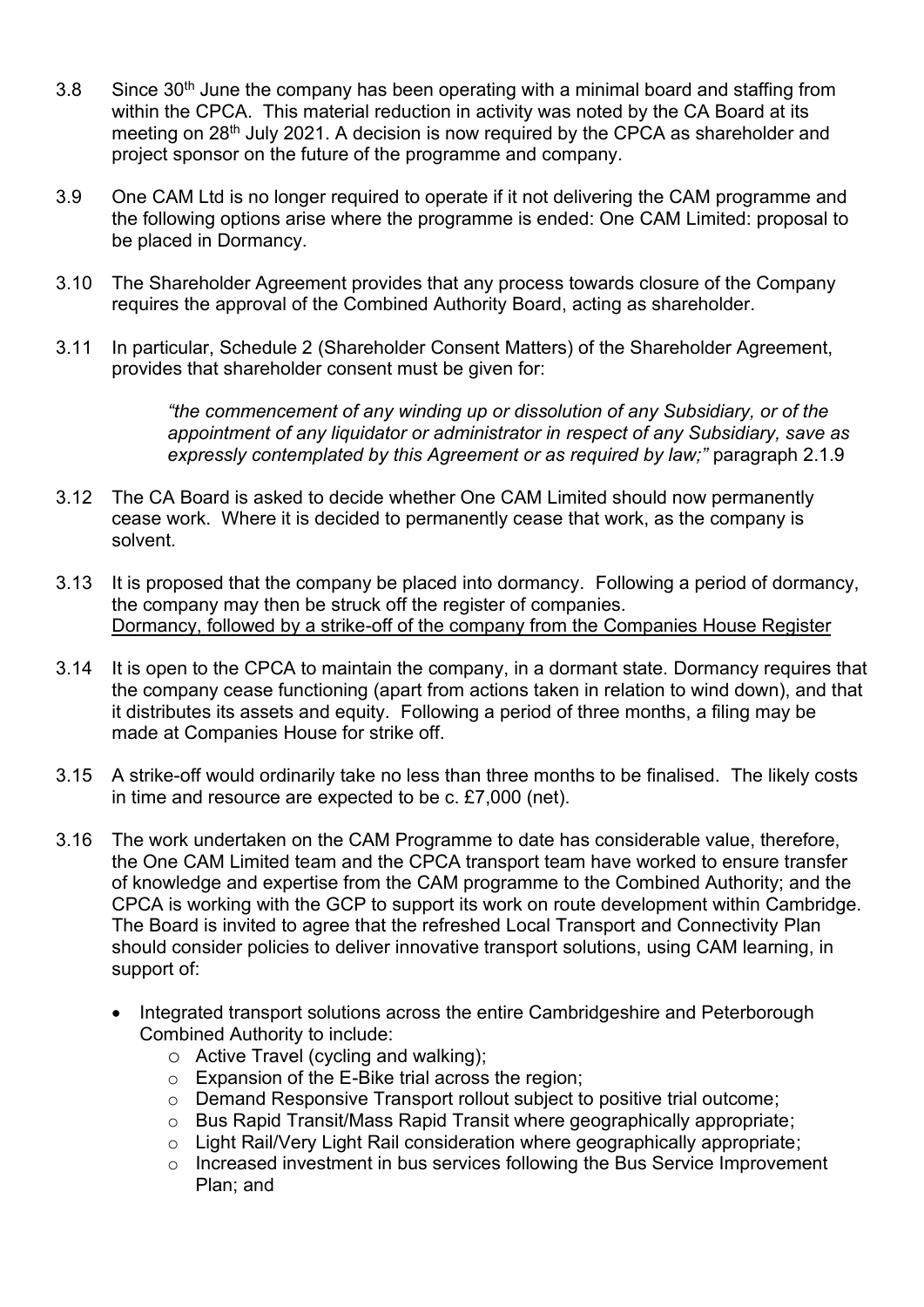- o Improved rail connectivity working collaboratively with Network Rail and DfT
- Connectivity and productivity improvements in north Cambridgeshire including parts of Huntingdonshire and East Cambridgeshire plus the Fens and Peterborough;
- Surface journey time improvements in central Cambridge. This should include close working with the Greater Cambridge Partnership on the City Deal corridor schemes and on its City Access proposals, some of which may require enabling decision by the Combined Authority; and
- An overarching principle that those currently deprived of a public transport solution have a provision that is safe, reliable and affordable, wherever they are in the region.
- 3.17 As part of the process of making the company dormant, any remaining funds the company holds will be returned to the Combined Authority as the sole shareholder. While there is no legal onus on the Combined Authority to return the funds received to the Business Board's Growth Fund, the Combined Authority bid for those funds on the basis of the outcomes the CAM would deliver, which will now not materialise, as such it seems appropriate that whatever funds are received from the liquidation of the CAM are returned back into the Recycled Growth Funds.

## 4. Financial Implications

- 4.1 Following the resolution of the One CAM Board to issue a further £2m worth of shares to the CPCA the total value of shares in One CAM is £3.995m, funded by £3m of CPCA capital and £995k of Local Growth Fund capital.
- 4.2 To the end of September 2021, One CAM Ltd spent has spent £3.1m (including a £454k estimated VAT liability) including £1.54m (£1.30m excl VAT) to the 31<sup>st</sup> March 2021. The company's spend relating to the 2021-22 financial year to the end of September was £1.56m (1.34m excluding VAT), broken down below:

| <b>Expenditure Head</b>                          | Spend $(E)$ |
|--------------------------------------------------|-------------|
| Staffing (inc. interim CEO and technical support | 214,740     |
| CPCA provided staff time                         | 47,104      |
| <b>Board costs</b>                               | 133,736     |
| Consultancy for business case development        | 922,228     |
| <b>Legal Fees</b>                                | 26,287      |
| <b>Recruitment costs</b>                         | 197         |
| <b>Miscellaneous</b>                             | 122         |
| <b>Estimated VAT</b>                             | 215,650     |
| Total Spend (01/04/2021 - 30/09/2021)            | 1,560,064   |

4.3 Due to the One CAM Board's actions to cease the work on the business case development, and withdraw employment contracts, monthly spend has dropped from more than £400k in May and June, to less than £100k in July and August to only £11,200 from October. Excluding the potential closedown costs set out earlier in the report, the only continuing commitments of One CAM are the Board's costs of £11.2k per month, and one-off costs of insurance, unpaid accruals, and company accounts totalling £39k.